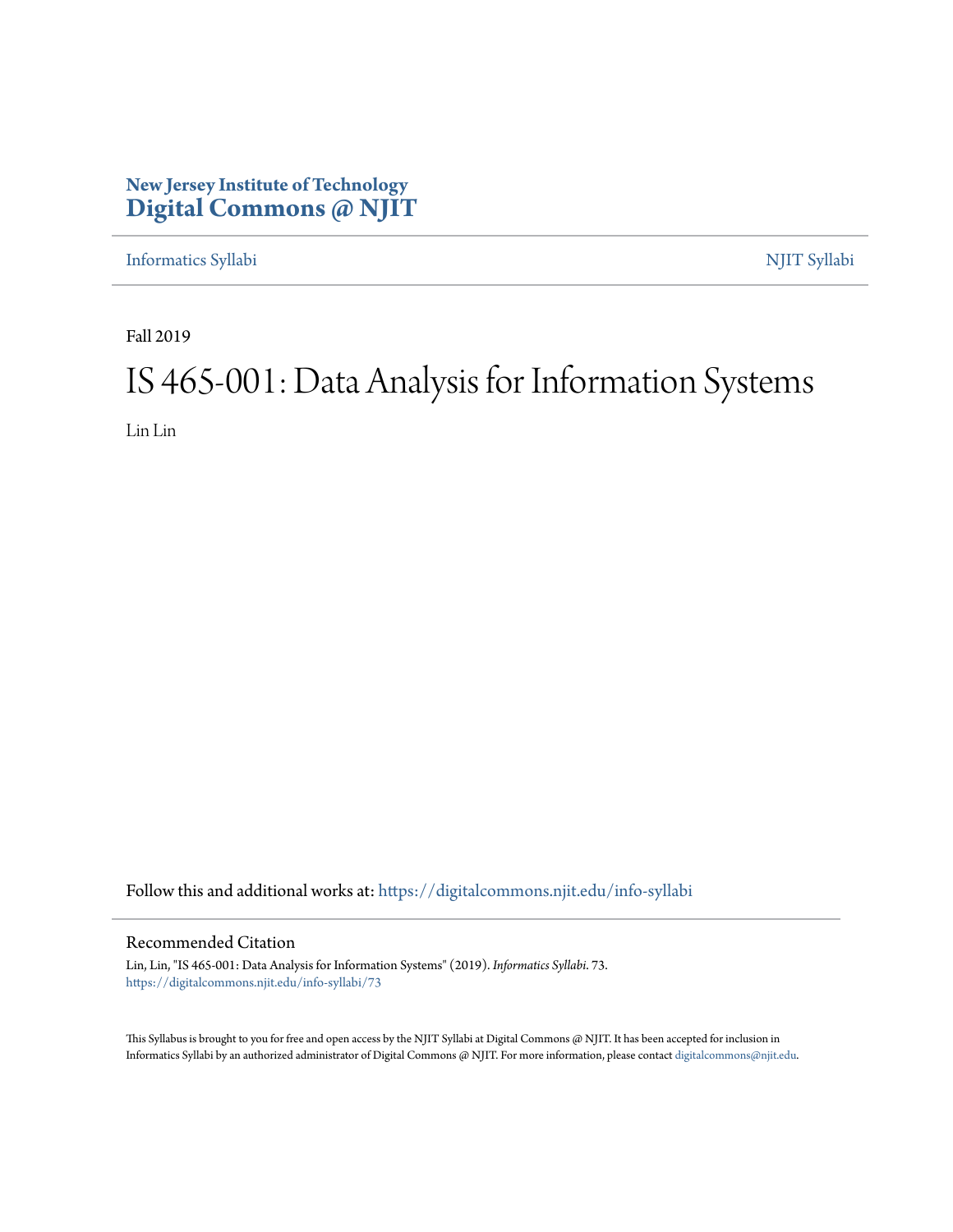New Jersey Institute of Technology College of Computing Sciences

# **IS 465: Data Analysis for Information Systems**

#### **Course Syllabus**

Instructor: Dr. Lin Lin *Office: 5600A Guttenberg Information Technology Center Phone: (973) 596-5212 e-Mail:* llin@njit.edu

#### **Description**

This undergraduate level introduction to data analysis, probability and statistics from an information systems perspective, including many of the techniques that are most relevant to the profession of Data Scientist for business, data and web analytics, as well as current research areas. The course emphasizes manipulation and analysis of relevant data sets. Course topics include the rudiments of probability and random variables, estimation, hypothesis testing, graphics and visualization, data warehousing and OLAP analysis, dashboard, scorecard, data mining algorithms, optimization techniques, DSS and knowledge systems.

At the end of this course, the student should be able to:

- 1. Build up a solid foundation of statistics and probability theories
- 2. Apply simple statistical analysis (such as descriptive statistics, regression analysis and ANOVA) to real world data sets
- 3. Design and construct data warehouse
- 4. Design and construct dashboard using Tableau
- 5. Master commonly used data mining techniques such as neural networks, decision tree, association rules, clustering, genetic algorithm, SVM, Bayesian Networks, etc.
- 6. Apply data mining algorithms to real world data sets in the context of web mining, text mining, transaction mining, etc using RapidMiner and SPSS Modeler

#### **Prerequisites**

Prior knowledge of statistics and basic knowledge of relational database is required.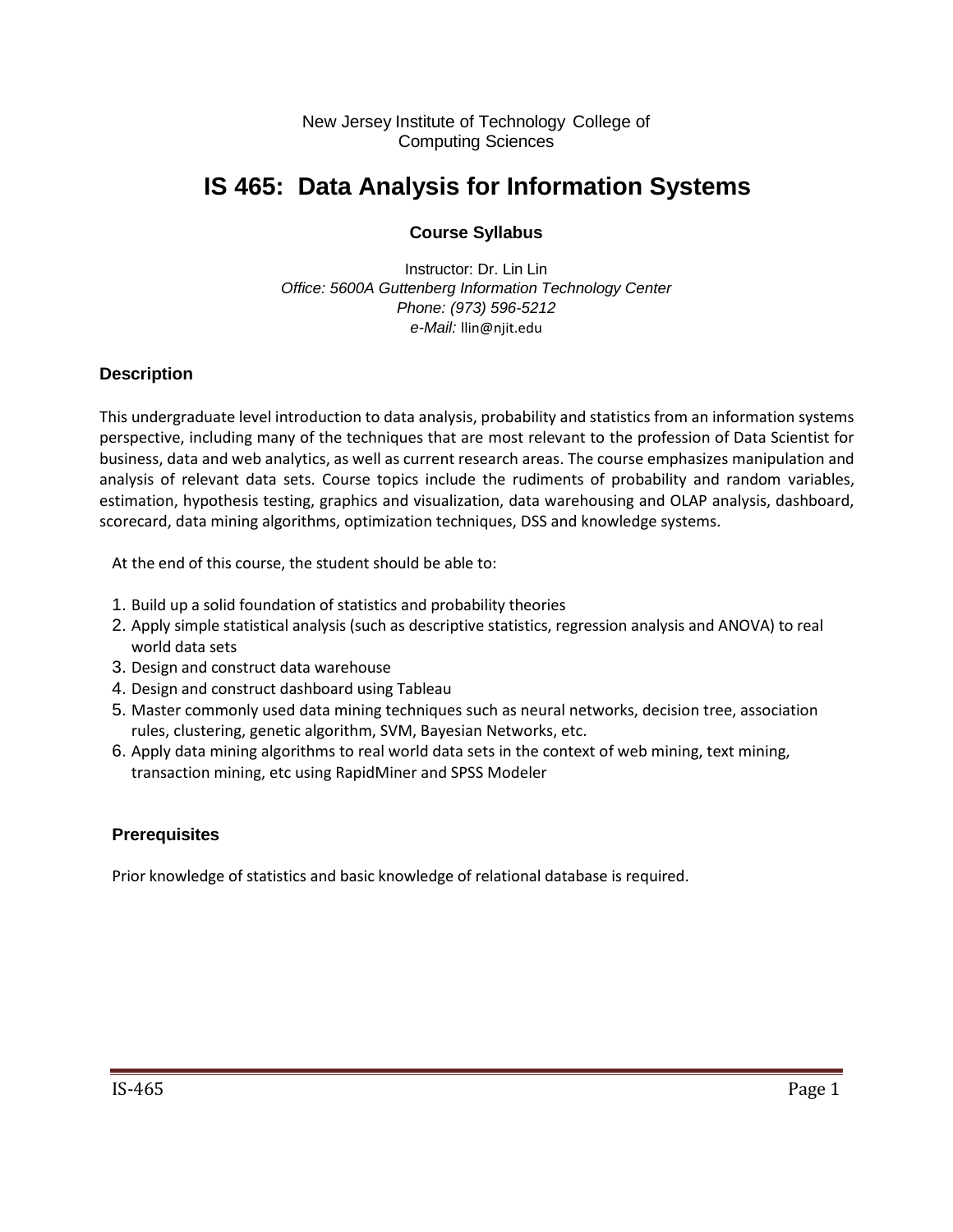#### **Readings**

The weekly schedule of readings, topics, and assignments will be in Moodle. Make sure you check Moodle every Monday – I post new materials on Sunday nights.

#### **Assignments (Individual and Team)**

There will be several individual and team assignments over the semester. Details on each assignment will be posted in Moodle.

#### READING ASSIGNMENTS:

During some weeks, each team will be assigned one paper to read. Teams are expected to develop a 5 – 7 page Powerpoint Slide set to summarize the assignment paper. The presentations should be posted to the weekly presentation forum. For face-to-face sections of 665, student teams will present their findings / summary in class. For distance learning section, students will discuss team presentations on the forum.

#### TECHNICAL ASSIGNMENTS:

There will also be technical homework assignments in this course. Some of them are individual assignments and some will be team-based. More details will be posted on Moodle regarding these assignments.

#### LABS:

There will be several labs **IN CLASS**. Your participation is expected for these labs, and absence during the lab results in 0 point for that lab. For distance learning classes, students can follow the lab tutorials at their own pace, but will be required to submit a lab result file for each lab.

#### **Projects (In teams)**

**Objective:** To demonstrate the ability to apply Business Intelligence techniques to solve real world problems.

**Summary:** TWO projects will be assigned to teams throughout the semester.

#### PROJECT ONE: Reporting

Teams are expected to find an interesting data set and visualize it using Tableau or Crystal report tools. Each team will then present the visualization model in a 10-minute presentation to the class. This happens in Mid-to-late March depending on our class progress.

#### PROJECT TWO: Data Mining

Teams are expected to work with a real-world organization to gather data set, analyze it, and try to extract insightful information / knowledge using RapidMiner or SPSS Modeler

#### **Late Assignments Policy**

Unexcused late submission of homework receives a 20% penalty. This means that you start with 8 out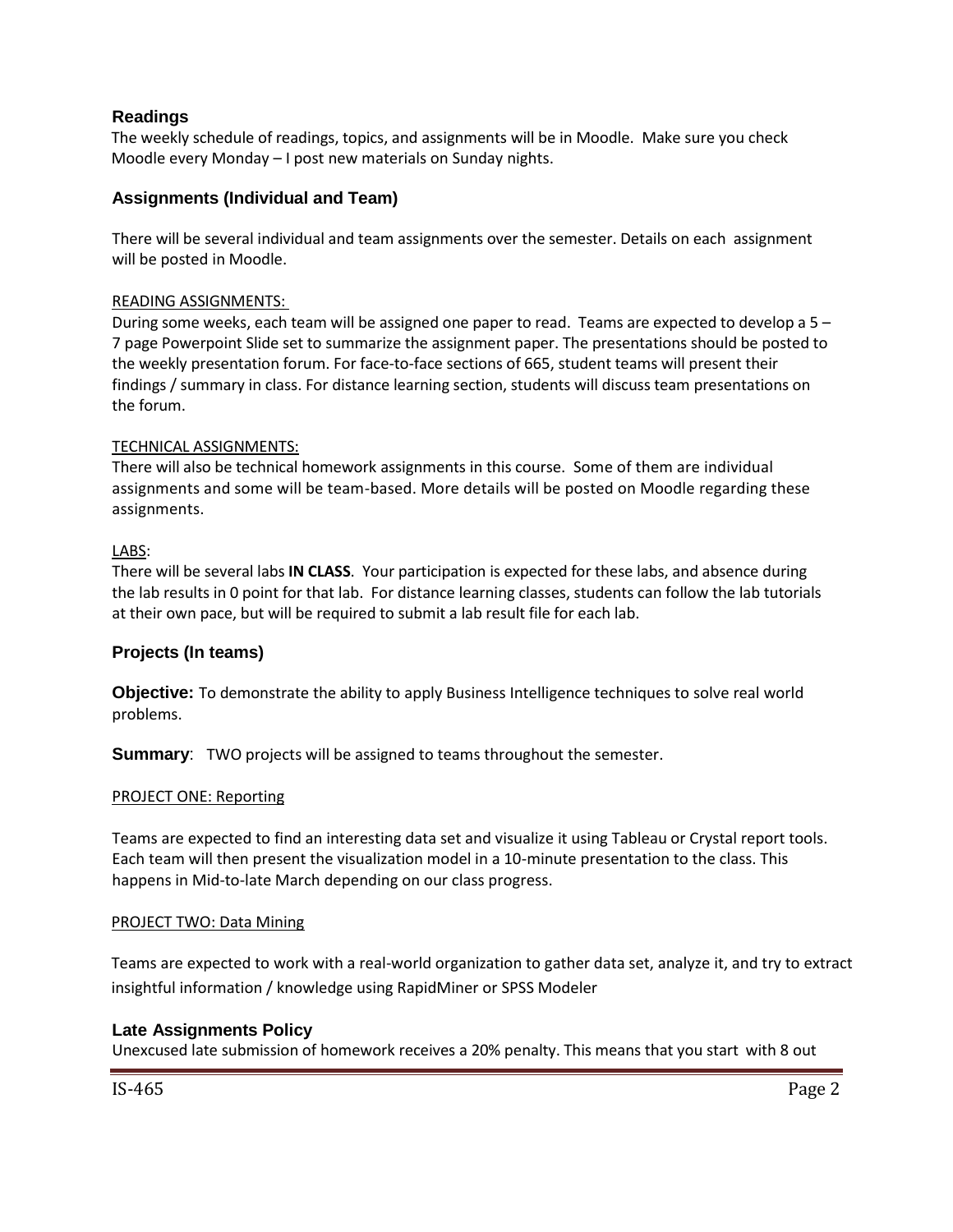of 10 points as the maximum. Assignments submitted after graded assignments are returned or reviewed in class receive no credit.

#### **Grading**

NJIT Academic Policy has grades for graduate courses assigned as follows:

| <b>GRADE GPA</b> |     | <b>SIGNIFICANCE</b>         |
|------------------|-----|-----------------------------|
| A                | 4.0 | Excellent                   |
| $B+$             | 3.5 | Good                        |
| B                | 3.0 | Acceptable                  |
| $C+$             | 2.5 | <b>Marginal Performance</b> |
| C                | 2.0 | Minimum Performance         |
| F                | 0.0 | Failure                     |

Final grades for IS 684 will tentatively be assigned as follows. There may be slight modifications, depending on issues that arise during the semester.

| $\bullet$ | Labs                    |        | $-10%$  |
|-----------|-------------------------|--------|---------|
|           | • Reading Assignments   |        | $-20%$  |
|           | • Technical Assignments |        | $-10%$  |
|           | • Group Projects        |        | $-40%$  |
|           | • Final Exam            |        | $-20%$  |
|           |                         | Total: | $-100%$ |
|           |                         |        |         |

Excellent participation demonstrated by preparation for discussion and thoughtful contributions (online and in class) will have the effect of **raising** a final letter grade by one value (e.g. B to B+, or B+ to A). Likewise, poor participation demonstrated by consistent lack of preparation for discussion and little or no thoughtful contributions (on-line and in class) will have the effect of **lowering** a final letter grade by one value (e.g. A to B+, B to C+).

#### **Honor Code**

Any evidence of cheating in any form, including plagiarism, will be dealt with according to the honor code of NJIT (course failure and suspension or expulsion). Please note: There will be no warnings or chances with regard to cheating. Any discovered case of cheating will be immediately passed to the Dean of Students for further investigation. Cheating is not worth it.

You may not only fail this course but also be suspended from NJIT. The full text of the NJIT Honor Code is available for your review at [http://www.njit.edu/academics/honorcode.php.](http://www.njit.edu/academics/honorcode.php)